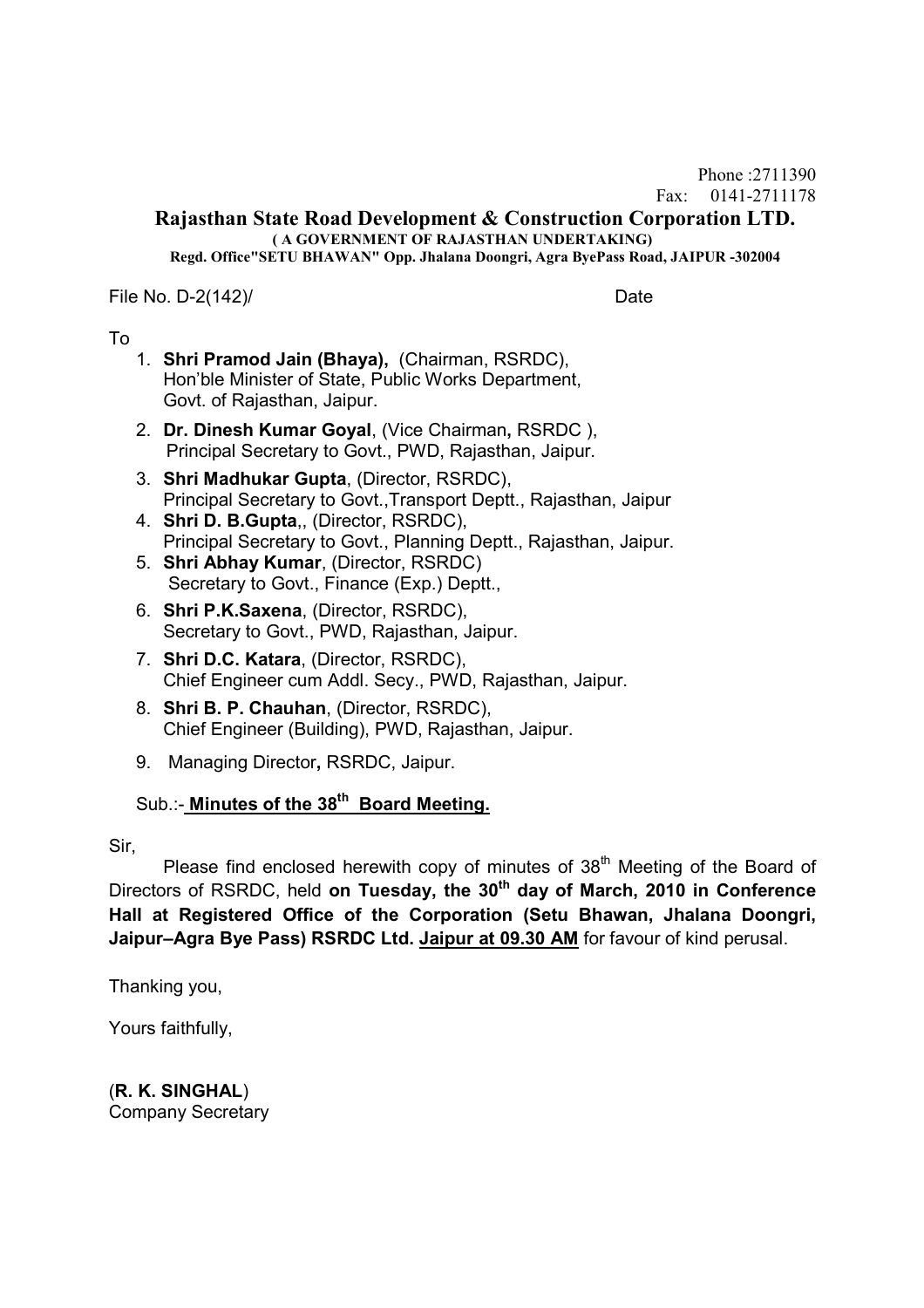Copy to following for information and needful action please :-

- 1. Financial Advisor, RSRDC, Jaipur.
- 2. General Manager, RSRDC, Jaipur.
- 3. Chief Project Manager, RSRDC, Jaipur.
- 4. Sr. Audit Officer/CAW-I, Accountant General (Commercial & Receipt Audit), Rajasthan in compliance to your office order No. CAW-I/D-2137 dated 13.02.07.
- 5. Sr. Accounts Officer, RSRDC Ltd., Jaipur.

Company Secretary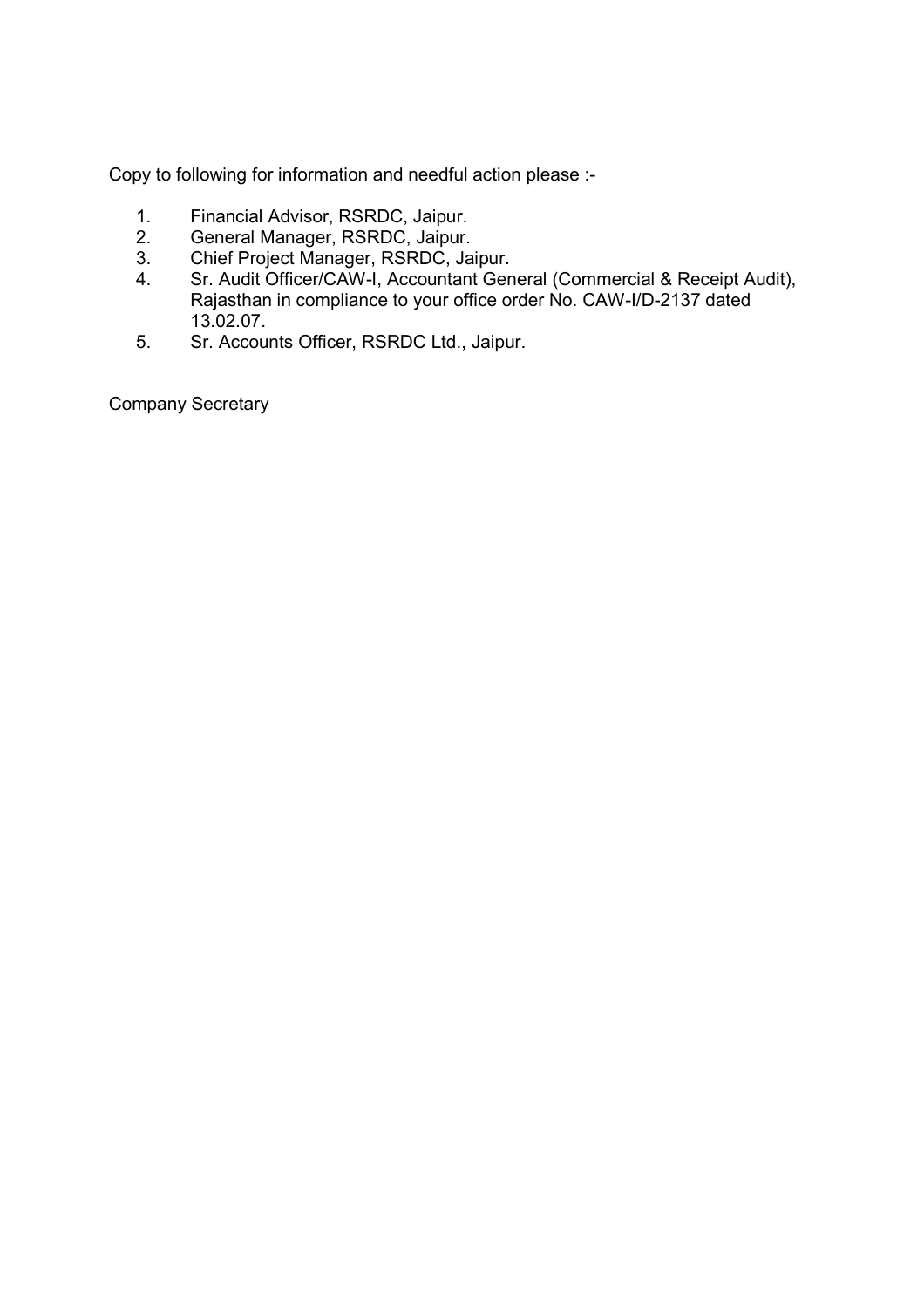Phone 2711390 Fax: 0141-2711178

# **Rajasthan State Road Development & Construction Corporation LTD.**

 **( A GOVERNMENT OF RAJASTHAN UNDERTAKING)**

**Regd. Office"SETU BHAWAN" Opp. Jhalana Doongri, Agra ByePass Road, JAIPUR -302004**

## **Minutes of the 38th Board Meeting**

Minutes of the 38th meeting of the Board of Directors of Rajasthan State Road Development and Construction Corporation Limited held **on Tuesday, the 30th day of March, 2010 in Conference Hall at Registered Office of the Corporation (Setu Bhawan, Jhalana Doongri, Jaipur – Agra Bye Pass) Jaipur at 09.30 AM.**

The following were present:

- **1. Shri Pramod Jain (Bhaya),** Chairman of the Meeting
- **2. Dr. Dinesh Kumar Goval Vice Chairman**
- **3. Shri Madhukar Gupta Director**
- **4. Shri P. K. Saxena** Director
- **5. Shri Abhay Kumar Director**
- **6. Shri D.C. Katara** Managing Director
- **7. Shri B. P. Chauhan Director Director**

In attendance: -

Shri Arun Gupta, Financial Advisor, Shri C.K. Bafna, General Manager and Shri R.K. Singhal, Company Secretary, RSRDC

## **Leave of Absence.**

The Board welcomed Shri Madhukar Gupta as new Director who was attending the Board Meeting for the first time. Leave of absence was granted by the Board to Shri D.B.Gupta who had shown his inability to attend the meeting due to unavoidable circumstances.

| Item<br>No. | <b>Item/Subject/Discussions   Decision</b> |                                                                                   | By<br>whom | By when |
|-------------|--------------------------------------------|-----------------------------------------------------------------------------------|------------|---------|
|             |                                            |                                                                                   |            |         |
| 38.1        |                                            | Confirmation of Minutes of $\vert$ The Minutes of 37 <sup>th</sup> Meeting of the |            |         |
|             |                                            | the last $(37th)$ Meeting held   Board of Directors held on                       |            |         |
|             | on 29.12.2009.                             | 29.12.2009 were circulated to all the                                             |            |         |
|             |                                            | directors vide no. D-2(141) 14324-                                                |            |         |
|             |                                            | 35 dated 11.01.2010.                                                              |            |         |
|             |                                            | Since no comments have<br>been                                                    |            |         |
|             |                                            | received from any of the directors,                                               |            |         |
|             |                                            | the Board confirms the same.                                                      |            |         |
| 38.2        |                                            | Confirmation of Minutes of   The Minutes of 21st Meeting of the                   |            |         |
|             |                                            | the last $(21^{st})$ Executive Executive Committee of Board of                    |            |         |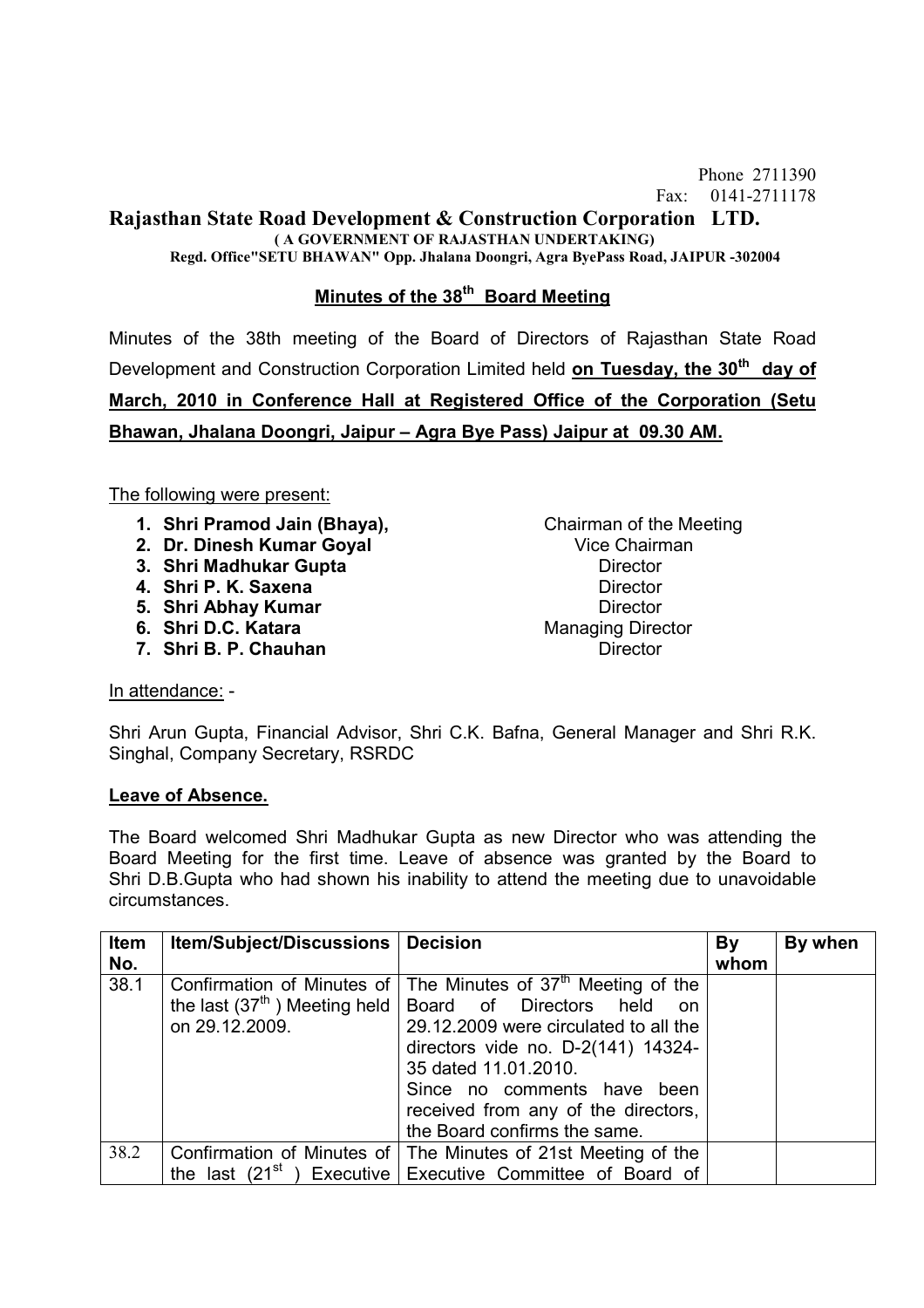| 38.3<br>38.4 | Meeting<br>held<br>on<br>01.02.2010.<br>Review/ follow up action on<br>previous decisions.<br>Decisions on expenditure<br>incurred<br>Gujrat<br>on<br>Earthquake relief work. | Directors held on 01.02.2010 were<br>circulated to all the members vide<br>no. D-17(21)/16494-99 dt 19.02.10.<br>Since no comments have<br>been<br>received from any of the members,<br>the Board confirms the same.<br>The Board noted the same.<br>Assistance of Rs 5.35 Lacs as<br>requested was approved.                                                                                                                                                                                                                                                                                                            | FA        |         |
|--------------|-------------------------------------------------------------------------------------------------------------------------------------------------------------------------------|--------------------------------------------------------------------------------------------------------------------------------------------------------------------------------------------------------------------------------------------------------------------------------------------------------------------------------------------------------------------------------------------------------------------------------------------------------------------------------------------------------------------------------------------------------------------------------------------------------------------------|-----------|---------|
| 38.5         | Development of various<br>important SH/MDRs<br>of<br>State on BOT modal of<br><b>PPP</b><br><b>RSRDCC</b><br>through<br>Ltd.                                                  | Approval was granted as under:<br>Approval to take these six<br>(i)<br>projects on BOT basis.<br>Approval to incur expenditure<br>(ii)<br>estimated to Rs 187 Lacs for<br>preparation of feasibility<br>report & DPR of these works.<br>This expenditure shall be<br>initially<br>incurred<br>from<br>corporation funds which shall<br>be debited to the project<br>subsequently.<br>The approval is subject to condition<br>that the DPR of individual project<br>apprised to<br>Hon'ble<br>shall<br>be<br>Chairman and his concurrence is<br>sought for various provisions taken<br>therein.                           | <b>GM</b> | 30 days |
| 38.6         | of<br>Development<br>various<br>important<br><b>SH/MDRs</b><br>of<br><b>State</b><br><b>BOT</b><br>on<br>Annuity<br><b>PPP</b><br>of<br>Mode<br>through<br><b>RSRDCC Ltd.</b> | Approval was granted as under:<br>Approval to take these 14<br>(i)<br>projects<br><b>BOT-Annuity</b><br>on<br>basis.<br>(ii)<br>Approval to incur expenditure<br>estimated to Rs 436 Lacs for<br>preparation<br>of feasibility<br>report & DPR of these works.<br>This expenditure shall be<br>initially<br>incurred<br>from<br>corporation funds which shall<br>be debited to the project<br>subsequently.<br>The approval is subject to condition<br>that the DPR of individual project<br>apprised to<br>Hon'ble<br>shall<br>be<br>Chairman and his concurrence is<br>sought for various provisions taken<br>therein. | <b>GM</b> | 30 days |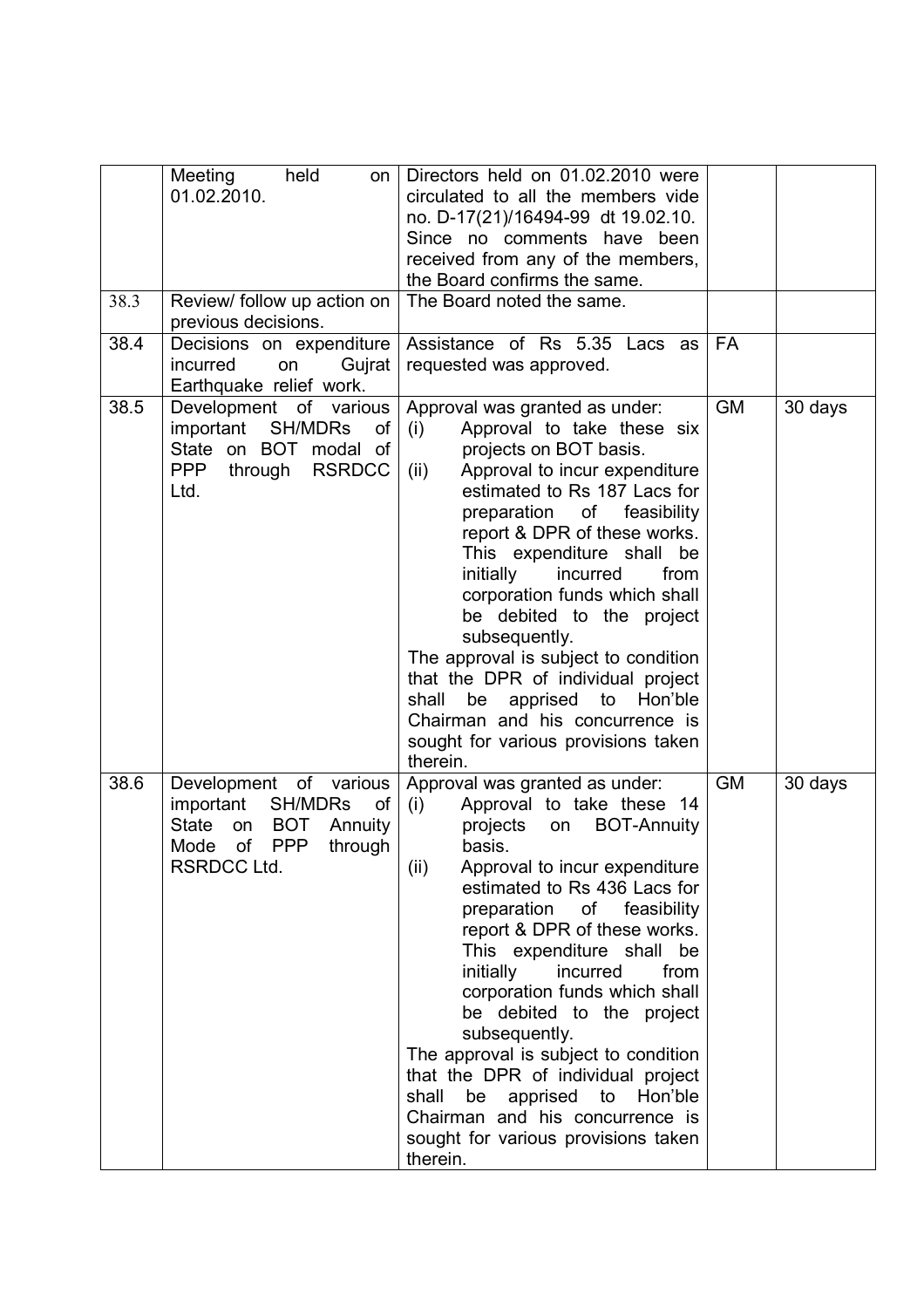|      |                                                       | The approval is further subject to<br>condition that work shall be taken |           |         |
|------|-------------------------------------------------------|--------------------------------------------------------------------------|-----------|---------|
|      |                                                       |                                                                          |           |         |
|      |                                                       | up after seeking concurrence of FD                                       |           |         |
|      |                                                       | and Planning Department.                                                 |           |         |
| 38.7 | Development works<br>Οf                               | Board<br>noted<br>that in<br>principle                                   | GM/       | 30 days |
|      | various road in Rajasthan-                            | approval from HUDCO has been<br>received.                                | <b>FA</b> |         |
|      | Arrangement of finances<br>from HUDCO.                | The efforts made to seek loan from                                       |           |         |
|      |                                                       | other FIs/ Bank were also briefed. It                                    |           |         |
|      |                                                       | was noted that where as HUDCO                                            |           |         |
|      |                                                       | has offered rate of interest as 9.25%                                    |           |         |
|      |                                                       | and may be less other banks has                                          |           |         |
|      |                                                       | offered rate of interest as 10.50% &                                     |           |         |
|      |                                                       | 11.5%.                                                                   |           |         |
|      |                                                       | The Board further noted that to                                          |           |         |
|      |                                                       | resolve the old over dues an                                             |           |         |
|      |                                                       | independent CA was appointed who                                         |           |         |
|      |                                                       | has submitted his report.                                                |           |         |
|      |                                                       | The salient features of the report                                       |           |         |
|      |                                                       | apprised<br>to<br>the<br><b>Board</b><br>ware                            |           |         |
|      |                                                       | accordingly a sum of Rs 2.41 Cr                                          |           |         |
|      |                                                       | remains due to be paid by RSRDC                                          |           |         |
|      |                                                       | to HUDCO against old over dues.                                          |           |         |
|      |                                                       | In order to resolve this long pending                                    |           |         |
|      |                                                       | resolved that the<br>issue Board                                         |           |         |
|      |                                                       | RSRDC shall make payment of the                                          |           |         |
|      |                                                       | over dues indicated by CA and                                            |           |         |
|      |                                                       | the<br><b>FD</b><br>for<br>case<br>to<br>move                            |           |         |
|      |                                                       | reimbursement of the<br>same to<br>RSRDC.                                |           |         |
| 38.8 |                                                       |                                                                          | GM/       |         |
|      | of<br>Strengthening<br>Equity<br>base of RSRDC.       | The Board accorded permission to<br>a. Request the Government of         | <b>FA</b> | 30 days |
|      |                                                       | Rajasthan to subscribe Rs. 10                                            |           |         |
|      |                                                       | Cr towards paid up Equity                                                |           |         |
|      |                                                       | <b>Share Capital earliest</b>                                            |           |         |
|      |                                                       | b. Grant permission<br>to<br>raise                                       |           |         |
|      |                                                       | Authorized Share Capital from                                            |           |         |
|      |                                                       | Rs. 20 Cr to Rs 100 Cr and                                               |           |         |
|      |                                                       | c. Grant permission to take-up                                           |           |         |
|      |                                                       | further steps as are necessary                                           |           |         |
|      |                                                       | to raise authorized capital to Rs                                        |           |         |
|      |                                                       | 100 Cr.                                                                  |           |         |
| 38.9 | οf<br>Approval<br>budget                              | It was RESOLVED THAT<br>the                                              | FA        | 30 days |
|      | estimates<br>for<br>the<br>year                       | budged estimates for the financial                                       |           |         |
|      | 2010-11 & revised budgets<br>for the year $2009-10$ . | year 2010-11 & the revised budget                                        |           |         |
|      |                                                       | estimates for the financial year                                         |           |         |
|      |                                                       | 2009-10, as placed before the                                            |           |         |
|      |                                                       | Board be and are hereby approved.                                        |           |         |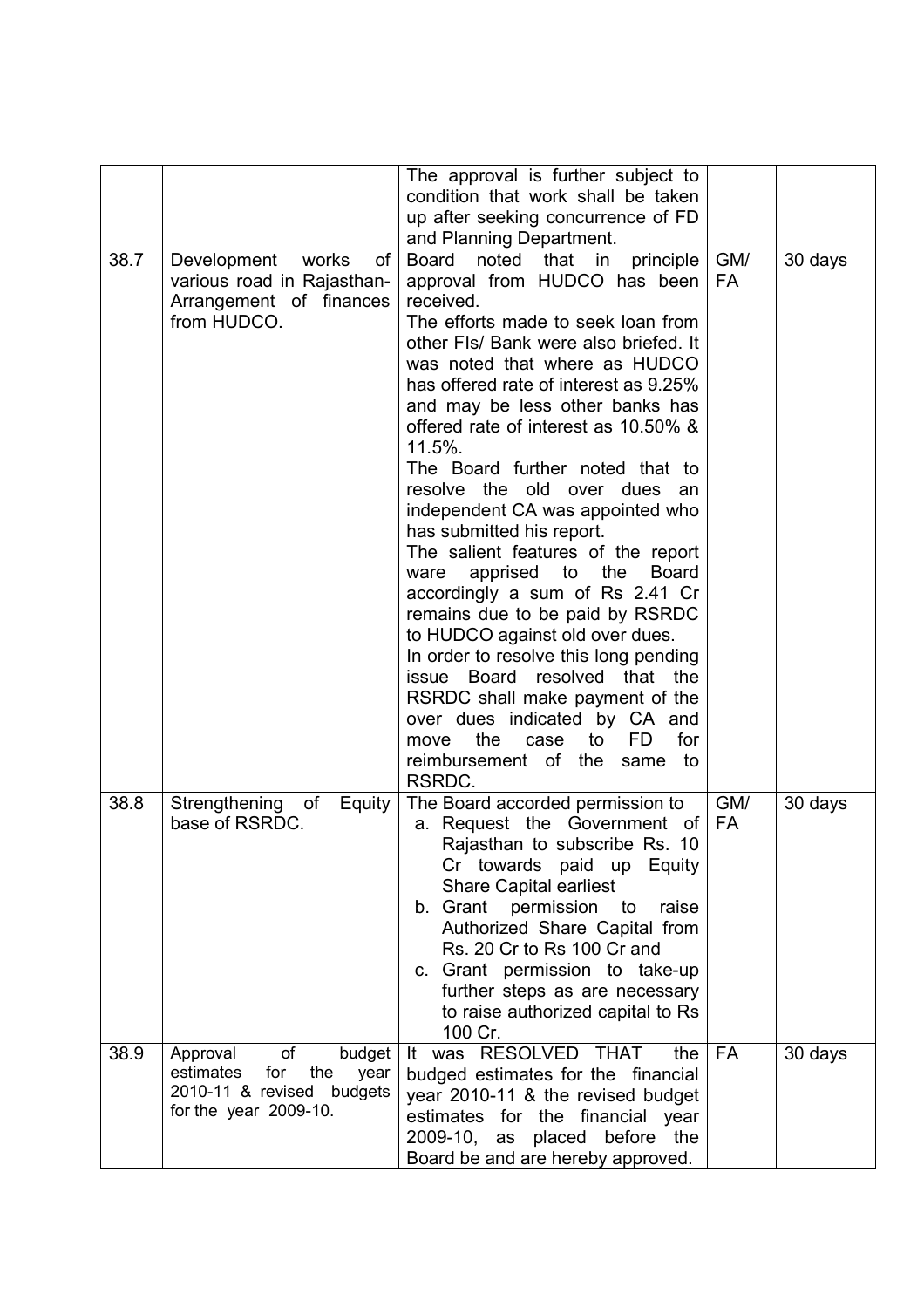| 38.10<br>38.11<br>38.12 | Mumbai<br>for <sub>1</sub><br>Navi<br>construction of Rajasthan  <br>Guest<br>House,<br>Navi<br>Mumbai.<br>Shortfall in the pension<br><b>of</b><br><b>RSRDC</b><br>fund<br>EMPLOYEES.<br>Rolling<br>Agenda item no. 26.14.4<br>राजकीय<br>समिति  <br>उपक्रम<br>2007—08 के 77वें प्रतिवेदन<br>में की गई सिफारिशो की<br>क्रियान्वयन रिपोर्ट बाबत्। | Creation of New Unit at   The Board considered & approved<br>creation of one unit at Navi Mumbai<br>subject to approval under RAPSAR<br>Act. The establishment charges<br>shall be met out of approved agency<br>charges.<br>The Board noted the same.<br>The Board approved the same.                                                                                                                                                                                                                                                                                                                                                                                                                                                                                                                                                                                                                                                                                                                                                                                                         | <b>GM</b>        | 30 days |
|-------------------------|--------------------------------------------------------------------------------------------------------------------------------------------------------------------------------------------------------------------------------------------------------------------------------------------------------------------------------------------------|------------------------------------------------------------------------------------------------------------------------------------------------------------------------------------------------------------------------------------------------------------------------------------------------------------------------------------------------------------------------------------------------------------------------------------------------------------------------------------------------------------------------------------------------------------------------------------------------------------------------------------------------------------------------------------------------------------------------------------------------------------------------------------------------------------------------------------------------------------------------------------------------------------------------------------------------------------------------------------------------------------------------------------------------------------------------------------------------|------------------|---------|
| 38.13                   | Any other item with the<br>permission of Chair.                                                                                                                                                                                                                                                                                                  | 1. Up-gradation of post of Dy.<br>Architect to Chief Architect:-<br>The Board approved the up-<br>gradation the post<br>of Dy.<br>Architect to the post of Chief<br>Architect initially for a period of<br>one year.<br>2. Reduction of Agency Charges<br>from 7.50% to 7% (without<br>consultancy charges) for the<br>works to be taken up at Jai<br>University,<br>Vyas<br><u>Narayan</u><br><u>Jodhpur</u> :-<br>Approval<br>as<br>was<br>granted<br>requested<br>as<br>special case for the work being<br>awarded under present MoU<br>only.<br>3. To increase Borrowing Powers:<br>In view of forthcoming BoT-<br>Anuity works, it was directed to<br>take step to increase the<br>borrowing power of RSRDC<br>from existing limit of Rs 1000 Cr<br>to Rs.2000 Cr.<br>4. Raising of Funds: The larger<br>0f<br>requirement<br>financial<br>resources was discussed and<br>Board approved that<br>a. Bond worth Rs 500 Cr be<br>directed<br>raised<br>and<br>to<br>initiate necessary steps for<br>the same immediately.<br>b. By way of advertisement at<br>National<br>Level,<br>various | GM/<br><b>FA</b> | 30 days |